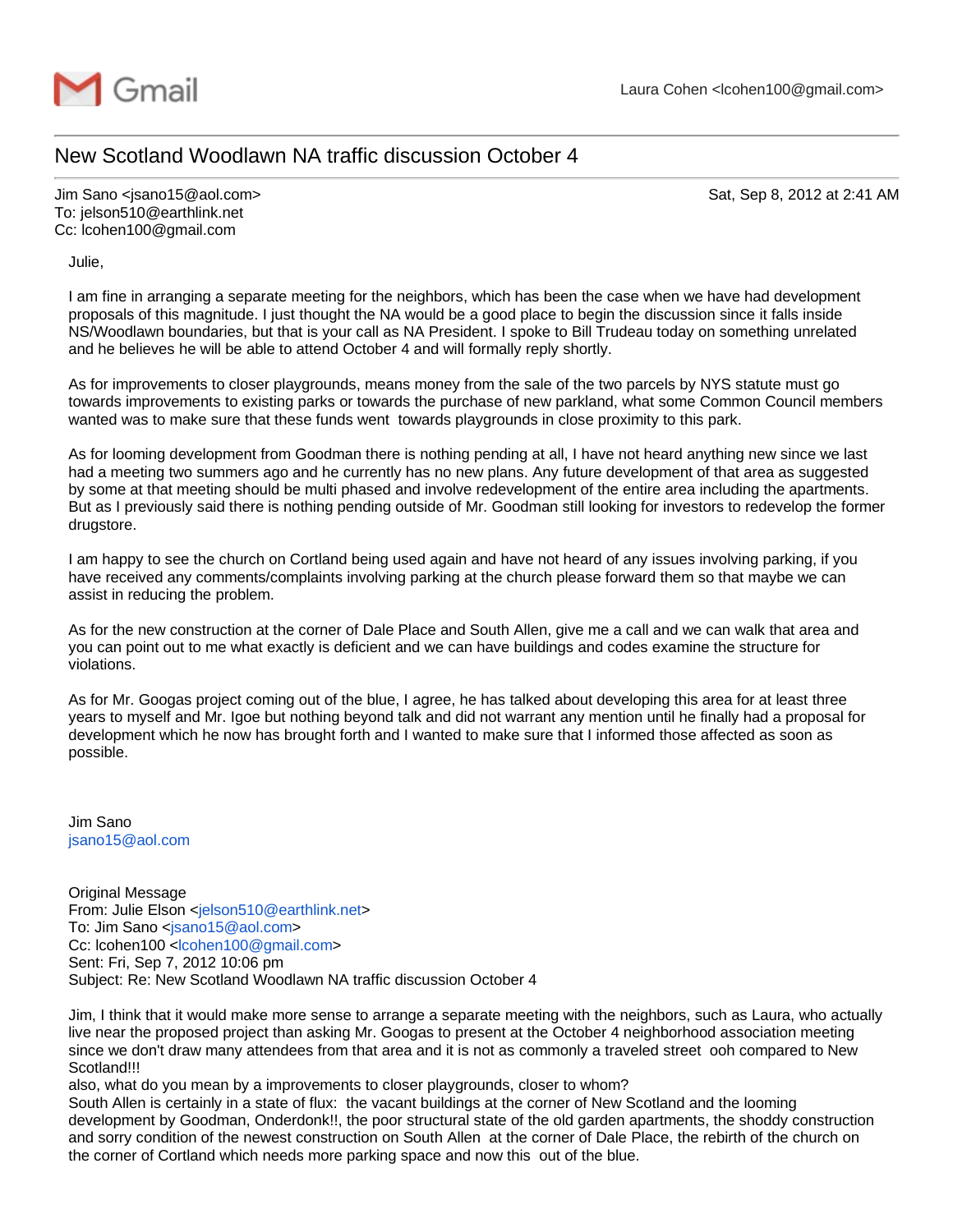## On 09/07/2012 09:23 PM, Jim Sano wrote:

Laura,

I am unaware of any issues with wetlands on this site or any previous development for the area in question. I am not advocating for or against this project at this time. I have had many discussions with Mr. Googas over the last so many years and there were countless false starts to get to where this project was even a viable presentation. I am eliciting the NA to gauge what public opinion would be and to include them in the early discussions regarding this project so if it is to go forward that most if not all the neighbors concerns are addressed. I am also trying to be fair to Mr. Googas and provide him a public forum to present his proposal and to listen to neighbors concerns/comments and respond. I have copied Mr. Googas on this email, to facilitate dialogue between yourself and Mr. Googas. I would be happy to sit down with both of you as well to review this proposed project. I would be very interested to see what material you have in regard to wetlands for this area and see if it is applicable for the proposed site of this project.

Jim Sano jsano15@aol.com

Original Message From: Laura Cohen <lcohen100@gmail.com> To: jsano15 <jsano15@aol.com> Cc: Julie Elson <jelson510@earthlink.net> Sent: Fri, Sep 7, 2012 6:57 pm Subject: Re: New Scotland Woodlawn NA traffic discussion October 4

Hi Jim,

What is this plan for building apartments on the ravine on the back part of Onderdonk? According to the Army Corps of Engineers, this ravine contains a federally protected wetland that can't be disturbed. I'm shocked that someone apparently been allowed to come up with initial plans to destroy it unless there is something I don't understand.

You may remember that Jeff Multare attempted to build houses across from my house on Onderdonk, but the Army Corps stopped him because he was disturbing this same wetland. I worked closely with the Army Corps at that time so I know what I'm talking about. The Corps was quite insistent that this wetland not be disturbed and Multare was fined several times to make him stop developing his property. The socalled vacant land on South Allen is much closer to the protected wetland that Multare's property.

In addition, that "small park" is actively used by the neighborhood. I can hear the kids playing there from my house all summer. It's been there for many years. I've met adults who speak fondly of using it. Does the neighborhood know that someone is hoping to close it for personal profit?

Finally, why allow someone to destroy what is one of the last bits of forever wild in Albany?

Please explain. Thanks.

But please be advised that I'll be contacting the Army Corps about this. Has James Googas filed any papers yet? Would you please give me contact info on him?

Laura Cohen

cc: Julie

On Fri, Sep 7, 2012 at 6:20 PM, Julie Elson <jelson510@earthlink.net> wrote:

your thoughts on this proposed development and have you ever heard of James Googas?